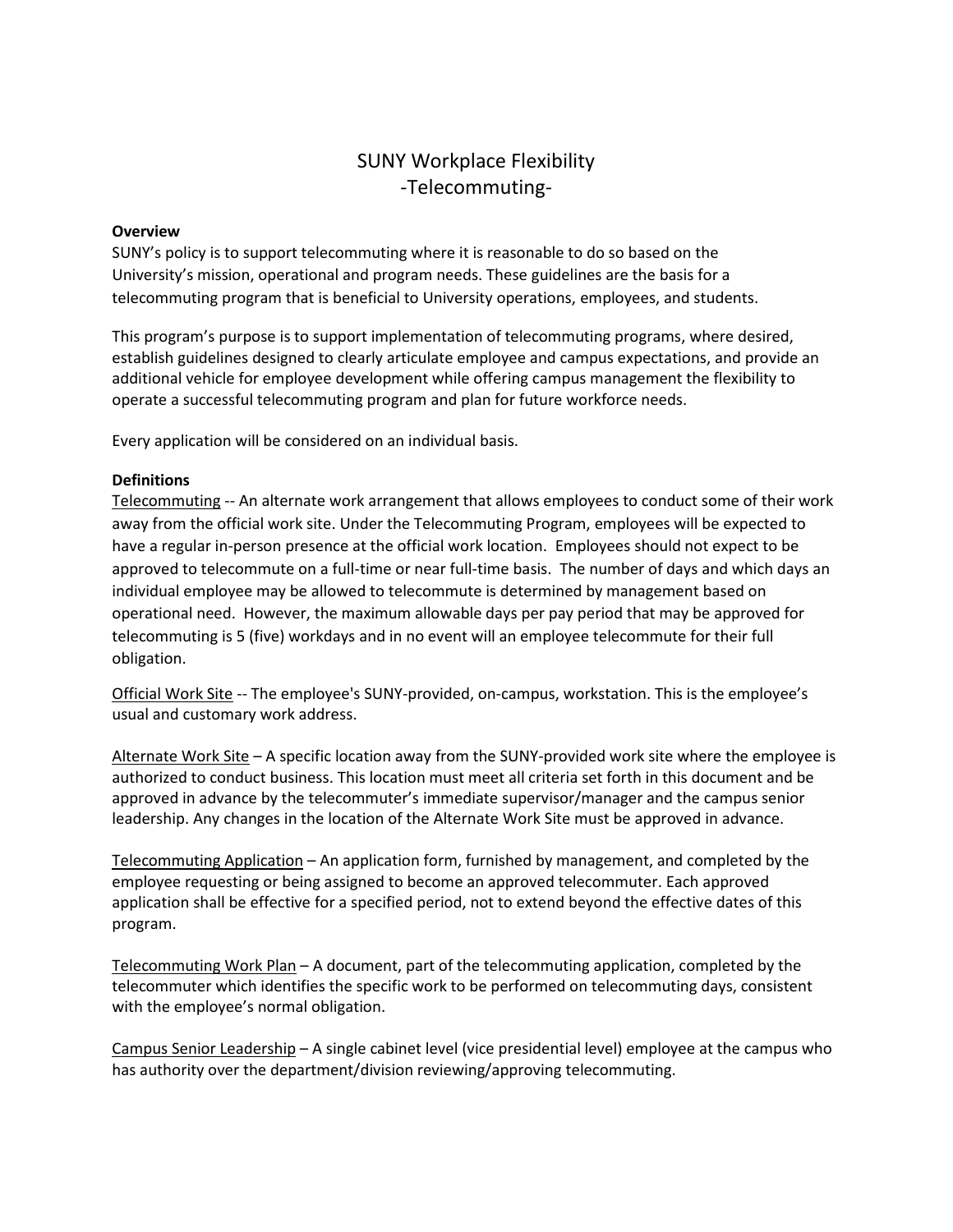### **Participation**

Telecommuting is not an employee entitlement and is not operationally feasible for many job functions. Determinations as to which job functions are eligible for telecommuting is subject to management discretion, based on operational need. While each campus is ultimately free to determine where telecommuting is operationally feasible and desirable, the topic of where telecommuting is operationally feasible, as well as other issues regarding implementation of telecommuting, are appropriate topics for the labor/management forum.

Applications may be submitted at any time; there is no specified application period. To request to participate, an interested employee must submit a completed Telecommuting Application to their immediate supervisor/manager. The employee should identify the preferred number of days and which days per week/pay period they wish to telecommute in the application, not to exceed 5 workdays as noted above. The immediate supervisor/manager should review the employee Telecommuting Application, including the specified days per week, to make an *initial* determination whether an employee meets the criteria within 7 (seven) calendar days. Any possible modification by the supervisor/manager to the number of days or identified days requested by the applicant should be discussed with the employee/applicant prior to processing the application to the Dept/Division Leader. The application then will be sent to the Dept/Division Leader for review/approval which should be provided within 7 (seven) calendar days of receipt. Thereafter, the application will be sent to campus senior leadership or their designee for final approval which should be provided within 7 (seven) calendar days of receipt. All responses will be in writing. If the request for telecommuting is denied, an explanation of the basis for the denial will be provided to the employee.

Once a Telecommuting Application has been approved, participation and start dates may be subject to equipment availability and management discretion. A telecommuting work arrangement shall not commence until it has received written final approval.

An individual's participation in the telecommuting arrangement can be modified, suspended, or cancelled at any time by management with 30 calendar days advance written notice to the employee where feasible and consistent with operational needs. Employees who have had an arrangement cancelled or suspended may reapply 6 (six) months from date of cancellation or suspension. An employee may suspend or cancel their participation with 30 calendar days advance written notice to their immediate supervisor/manager unless the immediate supervisor/manager agrees to a shorter period of time.

#### **Employee Appeal Process**

If an employee in a job function deemed eligible for telecommuting has their telecommuting application disapproved, they may appeal to the Chief Human Resource Officer or their designee in writing within 7 (seven) calendar days following receipt of the denial. The appeal shall state the reasons for disagreement with management's determination. A decision on the appeal shall be rendered by the Chief Human Resource Officer or their designee(s) within seven (7) calendar days of receipt of the appeal stating the reasons for the decision if denied. Denials of applications for telecommuting under the Telecommuting Program are not grievable under any collective bargaining agreements. Employees who have had an application denied may reapply 6 (six) months from date of the decision on the appeal referenced herein.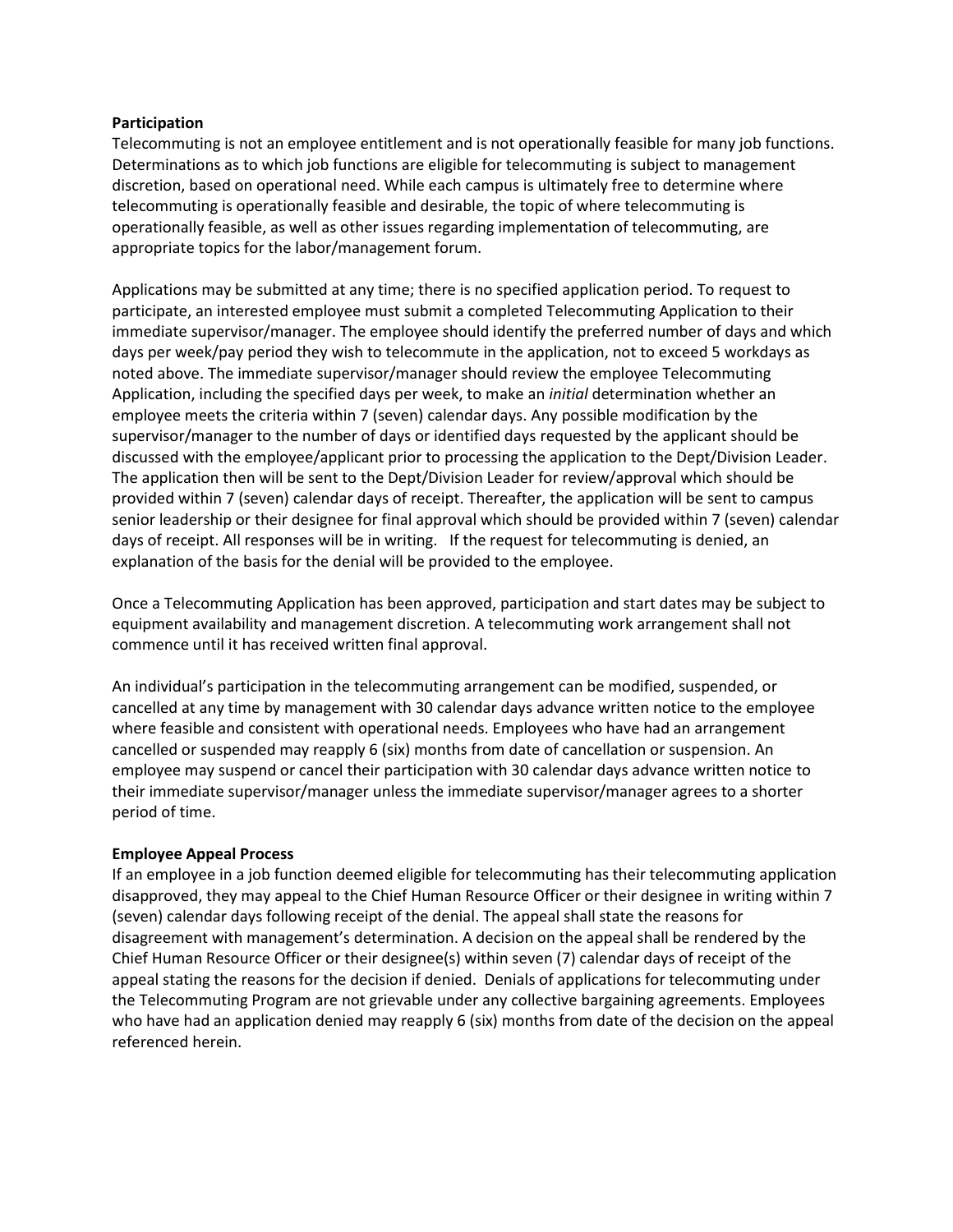### **General Guidelines**

Employees must comply with all NYS, SUNY, campus laws, rules, regulations, policies, and guidance required at the official work site when telecommuting. Failure to abide by all laws, rules, regulations, policies, and guidance may result in exclusion from Telecommuting Program and/or administrative action, including disciplinary action.

Campuses are encouraged to provide orientation on the terms of this telecommuting program to employees and supervisors. Employees must complete such orientation and/or other telecommutingrelated training, if one is provided, before any telecommuting is permitted. This includes, but is not limited to, training in the use of any software required for remote access, data security procedures, and any necessary orientation to the process of submitting work plans.

Telecommuters are responsible for submitting telecommuting work plans to their immediate supervisor/manager which identify the specific work to be performed on approved telecommuting days. The work plan originally submitted with the telecommuting application may be modified at a later date by the immediate supervisor/manager, with written notice to the employee. An employee must submit to their immediate supervisor/manager progress reports describing work completed while telecommuting on a periodic basis.

Employee ability to effectively perform work functions in a telecommuting setting should be one factor considered in approval of telecommuting work plans.

Telecommuters will treat telecommuting days like regular workdays and will be expected to maintain their normal work schedule/workday (including overtime when appropriate and authorized in advance) and routine while telecommuting. Managers should make clear expectations for meeting core service to students, partner offices, as well as internal and external constituents while remotely working.

Telecommuters must request time off in advance and submit all leave requests as currently required. All current laws, regulations, contract provisions and standard rules governing employee work schedules apply including, but not limited to, existing call-in procedures.

A telecommuter may be required to report to the official work site on a scheduled telecommuting day to engage in functions which require an in-person presence and cannot be scheduled for an in-office workday.

When telecommuters are required to report to the official work site on a scheduled telecommuting day, there is no expectation that the telecommuter will be granted a substitute telecommuting day in return. However, with flexibility as a key component of the program, with management approval, a scheduled telecommuting day may be changed within the same pay period.

If a telecommuter is required to report to their official work site, they will not be paid or reimbursed for their commute to/from the official work site.

Telecommuters must be available via all required methods of communication throughout the workday. Should a telecommuter not be available through official channels, management may contact the telecommuter via their personal contact information provided in the Work Plan.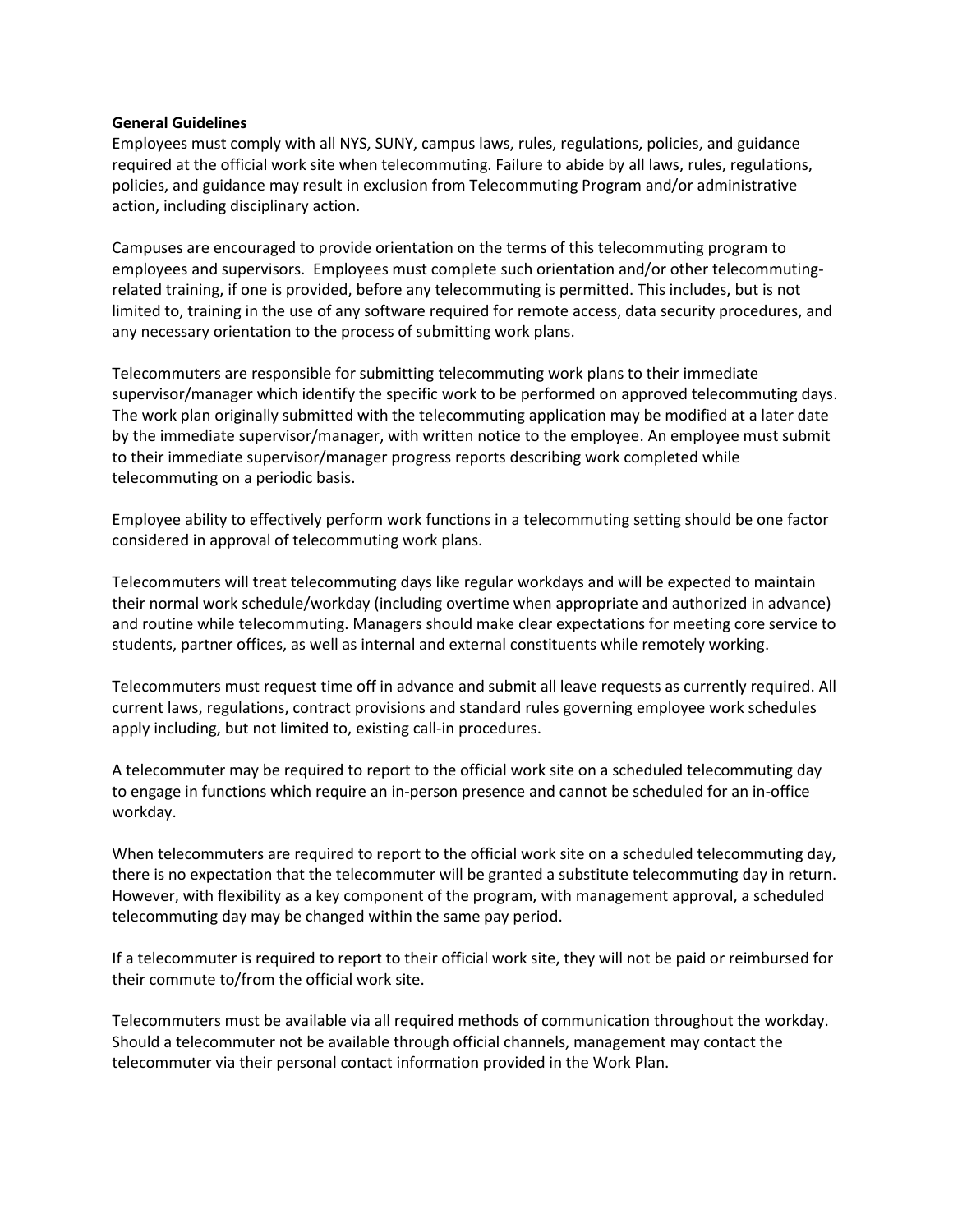Telecommuters may be required to forward their official work site phone to the phone that will be used while telecommuting or have other technical support to ensure phone calls related to work are attended to in a timely fashion.

In-Person meetings at the telecommuter's alternative work site are *prohibited.* This restriction does not preclude a telecommuter from participating in, or being required to participate in, phone or web-based meetings from their alternate work site.

Telecommuters agree that, with job-related cause, SUNY may access the alternate work site following 48 hours' advance notice to the employee unless exigent circumstances require less notice. Such access shall be for the purposes of assessing safety concerns, data security concerns, or to inspect or retrieve campus-issued equipment or records.

Unless otherwise directed, telecommuters will not be excused from work when a directed departure is issued for the official work site. Conversely, if an emergency occurs at the alternate work site and the telecommuter is unable to work at the telecommuting site that day or if the telecommuter is unable to, for any reason, continue working during their scheduled hours, the immediate supervisor/manager may direct the telecommuter to come to the official work site or grant authority to charge accruals.

Employees must safeguard all passwords used in connection with agency/facility/campus service files or programs and ensure sensitive information is protected.

# **Supervisor/Campus Considerations:**

- The proposed telecommuting work does not require in-person student/constituent interaction, classroom presence and/or patient care or contact and the work is typically performed away from the end customer (i.e., the student or patient).
- The work can be performed as effectively from a telecommuting location as a campus location.
- The telecommuting arrangement does not necessitate the transfer of work which increases the workload to co-workers on campus.
- The assignments completed in the telecommuting location are consistent with the employee's performance program and scope of responsibilities, or job description based upon civil service title.
- Key performance metrics such as quality of work products, quantity of work produced, response time/turnaround time, level of service, etc., are measurable and are routinely measured and assessed consistent with the employee's regular professional obligation or job description.
- The immediate supervisor/manger is accountable for communicating performance expectations, monitoring, and measuring performance, providing ongoing performance feedback, and formally addressing performance issues via established policies and collective bargaining agreements.
- Recognizing that telecommuting arrangements cannot be approached in a one-size fits all manner, supervisors must ensure equity when evaluating the operational need for telecommuting arrangements.
- Telecommuting arrangements must be evaluated, reviewed, documented, and approved by the immediate supervisor/manager, department head/division leader of the area, and senior campus leadership.
- Telecommuting arrangements are reviewed for effectiveness on an ongoing basis and in conjunction with the ongoing assessment of the employee's performance.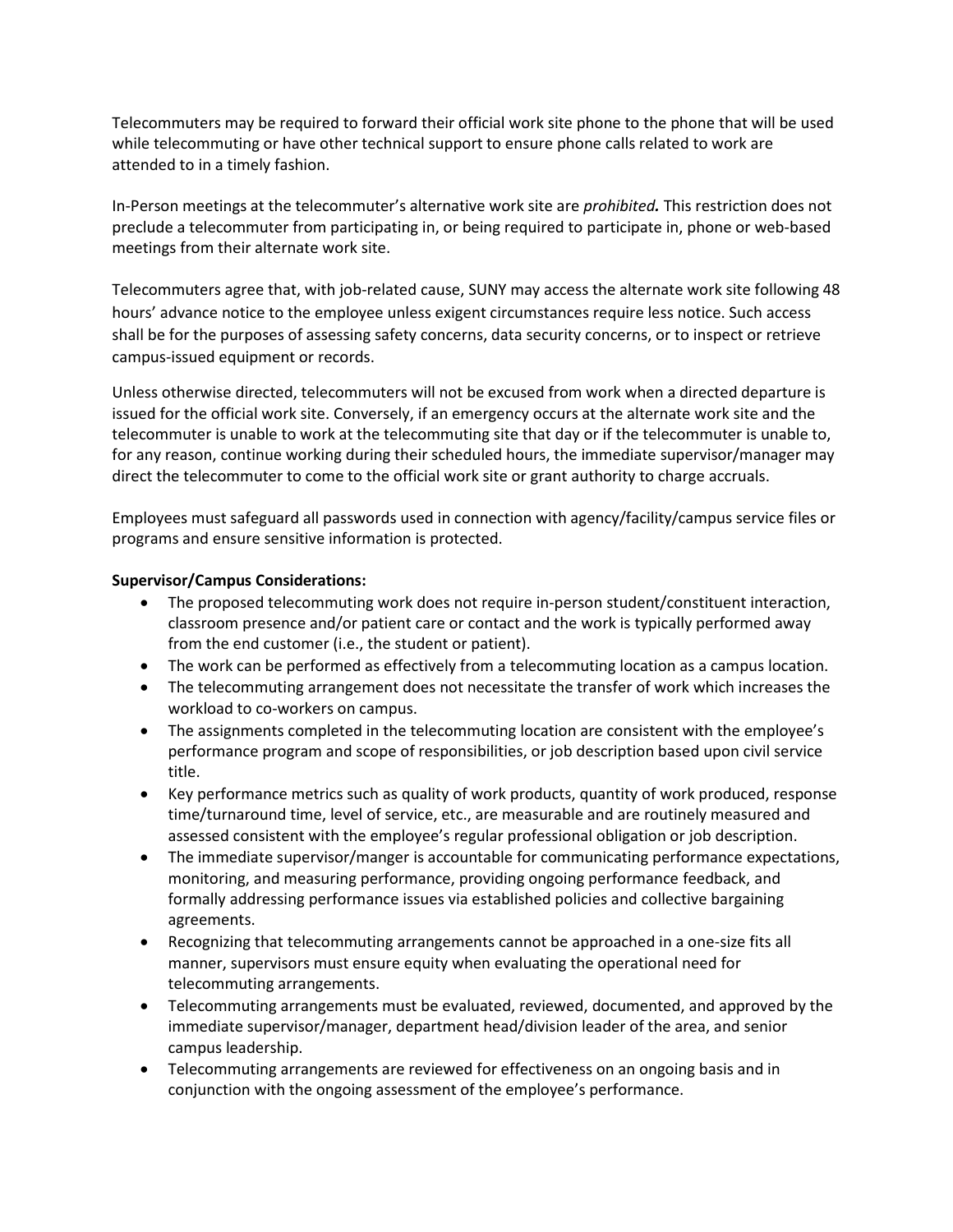• Telecommuting arrangements may be modified or terminated at any time following appropriate notice (as discussed above) by an immediate supervisor/manager in consultation with HR, based on operational needs, performance concerns, or any other non-discriminatory reason.

# **Employee Responsibilities**

Telecommuting arrangements simply allow work to be performed in settings other than the traditional on campus worksite. All policies, work rules, performance expectations, professional obligations and codes of conduct apply as they normally would in a traditional campus setting. Specific employee responsibilities include:

- Employees are actively working towards and are fully focused on business goals and professional obligations during normally scheduled hours of work. Employees are easily accessible throughout the workday, answer phones, and respond to emails and other inquiries in a prompt and timely manner.
- Employees meet or exceed all performance goals and expectations as outlined in performance program and/or in alignment with special projects and other duties as assigned.
- Employees ensure effective and productive communication with their immediate supervisor/manager, team members and all other constituents or campus partners. Employees' behavior is professional, courteous, service oriented and aligned with codes of conduct, campus values, etc.
- Employees return to campus for onsite meetings, teambuilding activities, trainings etc., as required.
- Employees submit requests for scheduled time off (vacations, holidays, etc.) in accordance with established policies and/or contracts and charge appropriate time off benefits.
- Employees notify immediate supervisor/manager of unanticipated full day or partial day absences or lateness in accordance with established policies and/or contracts and charge appropriate time off benefits.
- Telecommuting should not be considered as a substitute for child or elder care nor should a campus mandate or monitor such arrangements. Employees are expected to make such arrangements for child or elder care so as not to adversely impact telecommuting workflow and productivity.
- Employees who have childcare obligations, family care obligations and/or any other obligations that would prevent them from focusing their full time and attention on work, must follow all leave and/or time off policies as needed.
- While NYS Workers Compensation through the State Insurance Fund covers the employee working from a flexible location, it is the employee's responsibility to also ensure that this type of arrangement is permissible under their homeowners or renters insurance policy. Employees must practice safe work habits and do all they can to minimize the risk of work-related injuries.
- Employees understand and acknowledge that telecommuting arrangements are not an entitlement and can be modified or discontinued by management at any time following appropriate notice (as discussed above). Likewise, telecommuting arrangements may be terminated at any time by an employee following appropriate notice to their immediate supervisor/manager and HR.
- Employees understand and acknowledge that telecommuting arrangements do not change the employee's terms and conditions of employment including an employee's classification, base compensation, or benefits.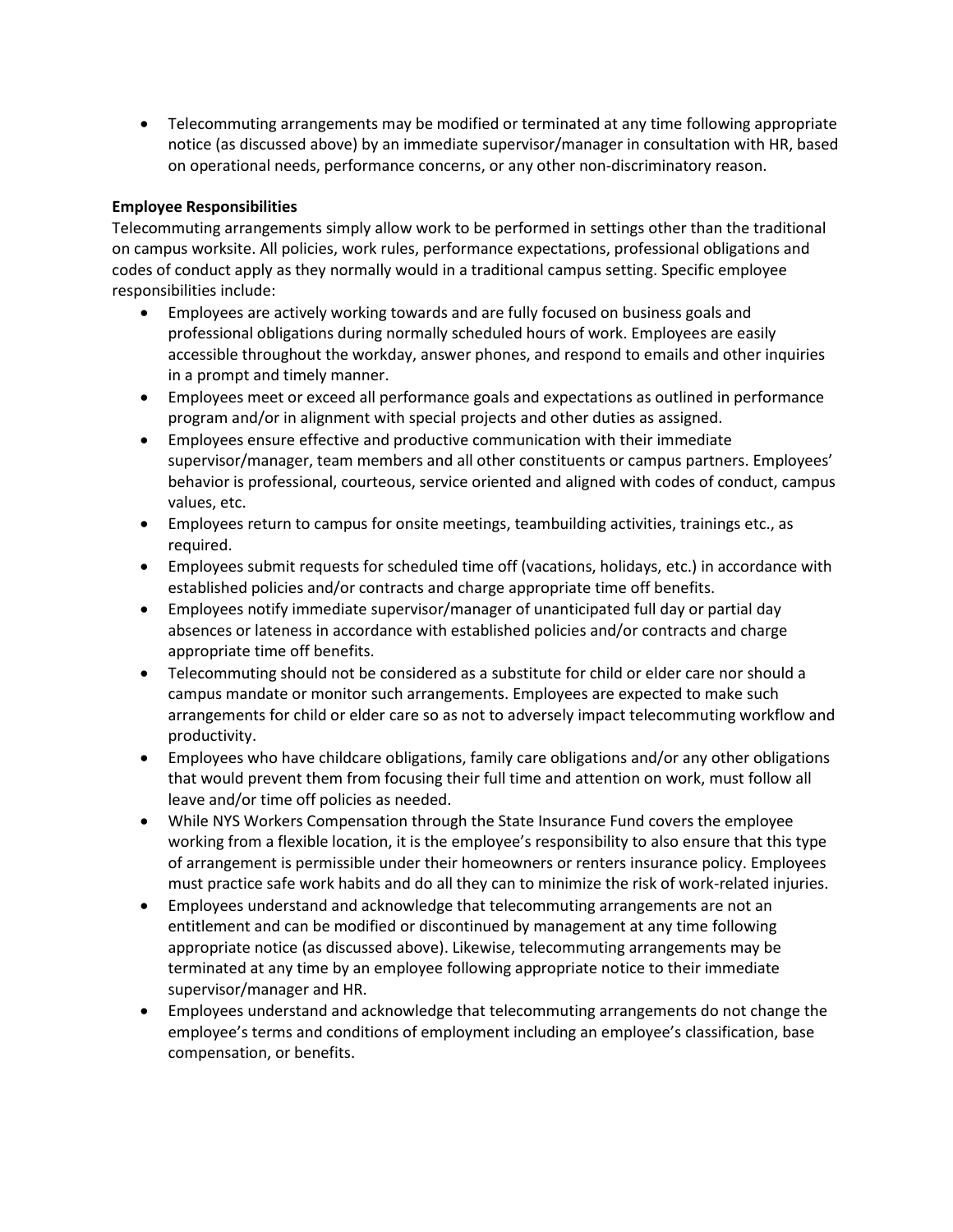• Employees understand and acknowledge that the SUNY campus is not responsible for equipping their telecommuting location(s) and the specific policies of individual campuses related to loaning, borrowing, transporting and/or supporting supplies and equipment will apply.

## **Equipment and Supplies**

The employer will not provide telecommuters durable equipment such as desks, chairs, file cabinets, or other office related furniture. The employer may, at its discretion, provide a laptop or other similar device to telecommuters to facilitate work at the telecommuting worksite; alternatively, employees may be allowed to bring work-assigned equipment to the telecommuting worksite where authorized in advance.

The use of an employee's personal computer to access work-related sites, applications, systems, and other information, will be dependent on the use of appropriate security protocols, which will be deployed at the discretion of, and as directed by, the employer. Examples of security protocols include but are not limited to **Virtual Desktop Infrastructure (VDI), Virtual Private Network (VPN) access, and/or multi-factor authentication. Management will determine which connection mechanism is appropriate based on operational need. Telecommuters using personal devices will receive instruction on how to implement any necessary software, hardware and/or other security processes, all of which must be tested before telecommuting can begin.**

Minimal office supplies may be provided by the employer and should be requested during the telecommuter's in-office work period. Supplies will not be shipped to the alternate work site. Any outof-pocket expenses incurred for supplies, equipment, food, commuting, etc. will not be reimbursed.

Generally, the telecommuter must have an internet connection with bandwidth that is appropriate for conducting the telecommuter's full professional obligation/job description and SUNY official business without disruption. The telecommuter is responsible to secure and pay for an internet connection. The agency will not reimburse internet costs. In limited instances, telecommuting assignments that do not require an internet connection may be available. Where such assignments meet operating needs, they may be made/approved.

The telecommuter is responsible for having a phone for all work-related calls or having other technical support to ensure phone calls related to work are attended to in a timely fashion.

If assigned work equipment or other work item is lost or stolen, the telecommuter must immediately notify their immediate supervisor/manager and refer to the agency's usage agreement for portable Media and End User Devices and complete all steps outlined within the policy/procedure.

When the Telecommuting Program ends, the employee must return all SUNY-issued devices and equipment, provided to facilitate work at the alternate worksite, if applicable, and any supplies issued on their next workday unless otherwise specified by management.

#### **SUNY Policies/Security of Information**

Any SUNY/campus information possessed by the telecommuter cannot be shared with or made available to any other individuals except as appropriate, consistent with their campus work obligation.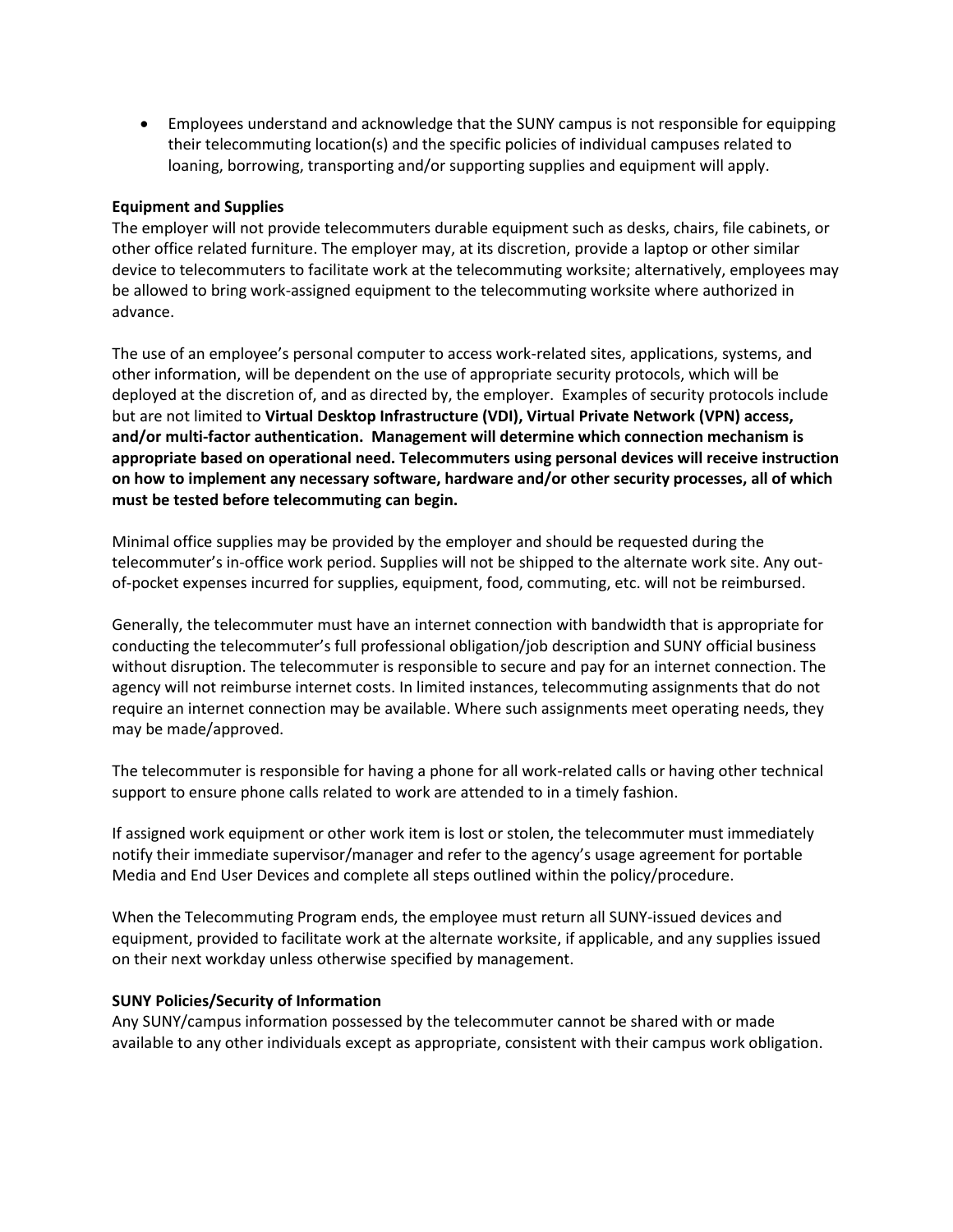Telecommuters must ensure that official records and information are secure and not maintained in a way that would make them available to any other individuals except as appropriate, consistent with their campus work obligation.

Telecommuters and campuses are responsible for adhering to the SUNY Information Security Policy (Document 6900) and all State, university or campus policies, procedures and standards concerning use of computer equipment and the security of data/information while utilizing this telecommuting program. Such policies, procedures and standards can be found in the Policies and Procedures section of the university or campus website.

Unauthorized access to or disclosure of official information or systems must be immediately reported to the telecommuter's immediate supervisor/manager. Such unauthorized access or disclosure, including the release of confidential information or the personally identifiable information of university or campus staff or customers, which happened due to the telecommuter's neglect, will be addressed through administrative actions.

Telecommuters must protect and safeguard files, documents, equipment, and other materials transported back and forth between the official work site and the alternate work site. Telecommuters shall protect official records and documents from unauthorized disclosure or damage and shall comply with all established policies and procedures regarding such matters.

Telecommuters must also take the following specific precautions:

- a. Only take confidential information offsite when authorized in advance by their immediate supervisor/manager.
- b. Avoid transmitting confidential information from work e-mail to personal e-mail addresses or text messaging services (e.g., icloud.com, aol.com, yahoo.com or g-mail.com).
- c. Securely store all hard copy documents or office media so that others cannot access it.
- d. Do not communicate confidential information where others can listen.
- e. Place documents requiring destruction in Confidential/Sensitive destruction bins located at the official work site.

Telecommuters will be required to take appropriate action to protect the items from damage or theft. Loss or theft of equipment must immediately be reported to the telecommuter's immediate supervisor/manager.

Any suspected data breach containing sensitive data must immediately be reported to the telecommuter's supervisor and the and the Chief Information Security Officer, consistent with the SUNY Cyber Incident Reporting requirements. The telecommuter must complete any required documentation of the suspected breach.

Every effort should be made to avoid transferring or storing official data or information on any personal devices. Under no circumstance may the telecommuter allow agency issued equipment to be used by any other person except as appropriate consistent with their campus work obligation.

Telecommuters should log off and secure any computer being utilized to conduct official business when not in use, consistent with campus computer use policies.